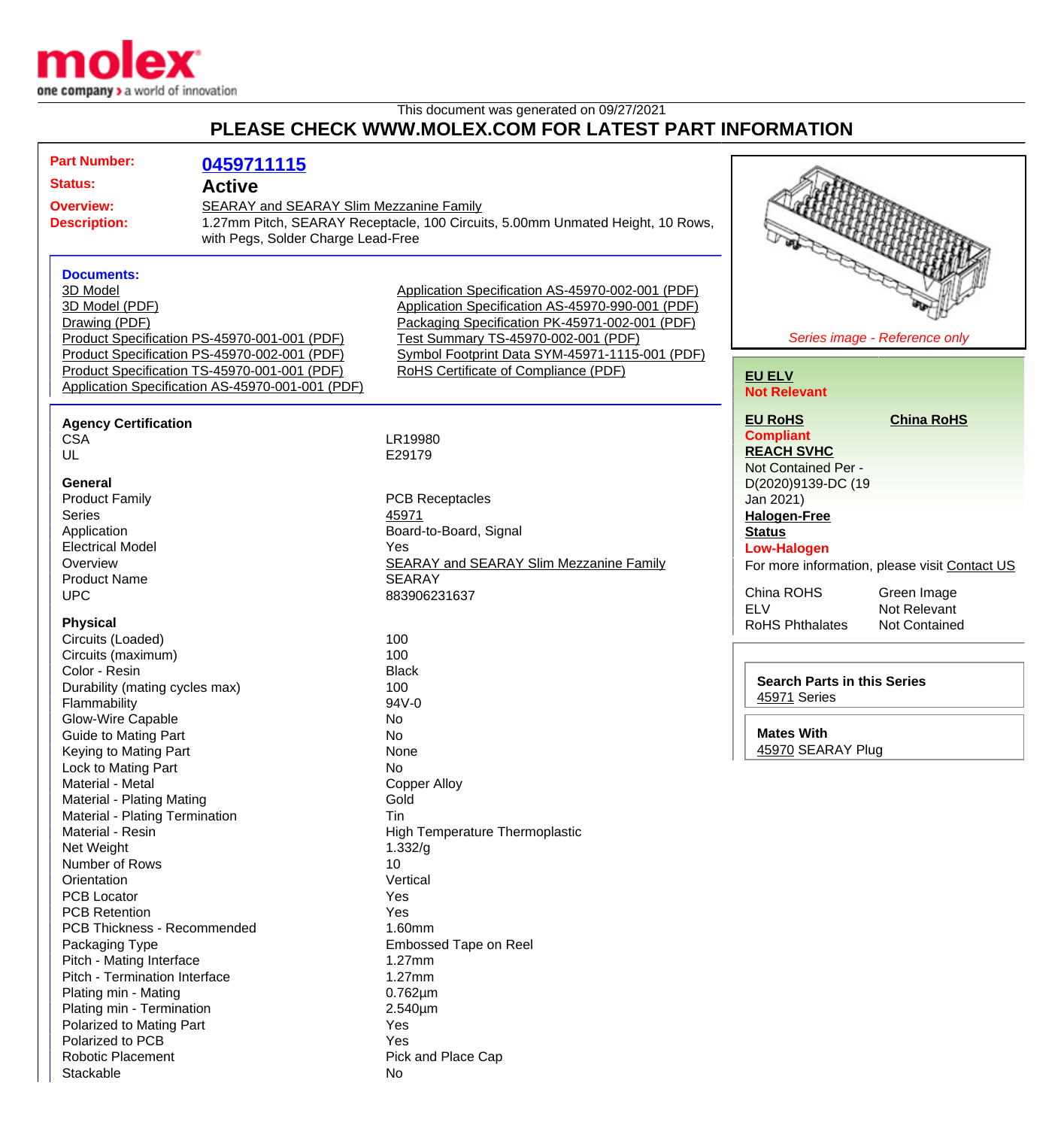| Surface Mount Compatible (SMC)<br>Temperature Range - Operating<br><b>Termination Interface: Style</b><br><b>Unmated Height</b>                                                      | Yes<br>-55 $\degree$ to +125 $\degree$ C<br>Surface Mount<br>5.00mm                               |  |  |  |
|--------------------------------------------------------------------------------------------------------------------------------------------------------------------------------------|---------------------------------------------------------------------------------------------------|--|--|--|
| <b>Electrical</b><br>Current - Maximum per Contact<br>Grounding to PCB<br>Voltage - Maximum                                                                                          | 2.7A<br>N <sub>o</sub><br><b>240V AC</b>                                                          |  |  |  |
| <b>Solder Process Data</b><br>Duration at Max. Process Temperature (seconds)<br>Lead-freeProcess Capability<br>Max. Cycles at Max. Process Temperature<br>Process Temperature max. C | 003<br><b>REFLOW</b><br>001<br>260                                                                |  |  |  |
| <b>Material Info</b>                                                                                                                                                                 |                                                                                                   |  |  |  |
| <b>Reference - Drawing Numbers</b>                                                                                                                                                   |                                                                                                   |  |  |  |
| <b>Application Specification</b>                                                                                                                                                     | AS-45970-001-001, AS-45970-002-001,<br>AS-45970-990-001                                           |  |  |  |
| <b>Electrical Model Document</b>                                                                                                                                                     | EE-45970-010-010, EE-46556-0085-001                                                               |  |  |  |
| Packaging Specification                                                                                                                                                              | PK-45971-002-001                                                                                  |  |  |  |
| <b>Product Specification</b>                                                                                                                                                         | PS-45970-001-001, PS-45970-002-001,<br>TS-45970-001-001                                           |  |  |  |
| S-Parameter Model<br><b>Sales Drawing</b><br>Symbol/Footprint Data<br><b>Test Summary</b>                                                                                            | SP-45970-010-010, SP-46556-0085-001<br>SD-45971-001-001<br>SYM-45971-1115-001<br>TS-45970-002-001 |  |  |  |

This document was generated on 09/27/2021

## **PLEASE CHECK WWW.MOLEX.COM FOR LATEST PART INFORMATION**